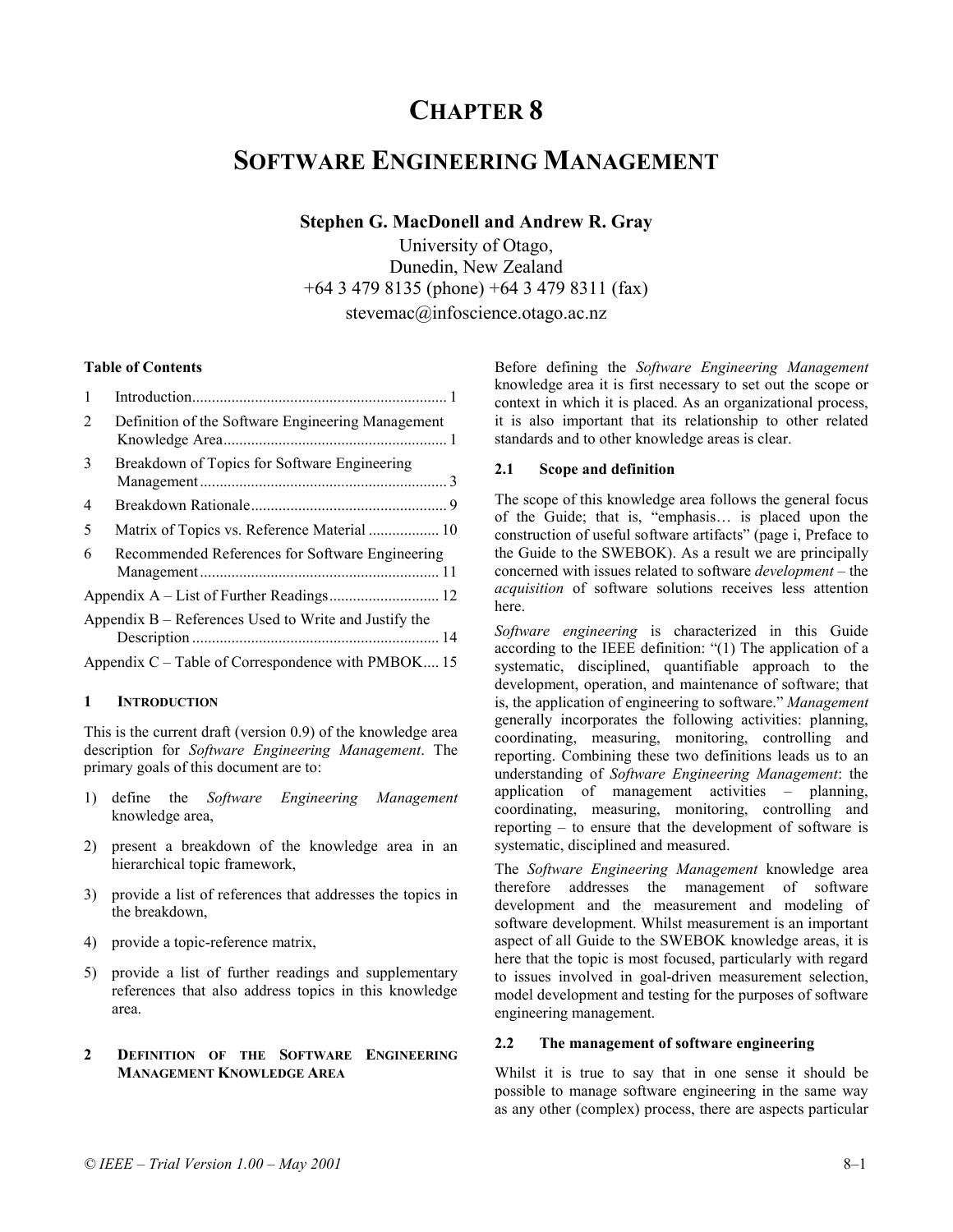to software products and the software engineering process that complicate effective management – just a few of them are as follows:

- the perception of clients is such that there is a lack of appreciation for the complexity inherent in software engineering, particularly in relation to the impact of changing requirements
- related to the point just made, it is almost inevitable that the software engineering process itself will generate the need for new or changed client requirements
- as a result, software is often built in an iterative process rather than a concrete sequence of closed tasks
- software engineering necessarily incorporates aspects of creativity and discipline – maintaining an appropriate balance between the two is often difficult
- unlike many other disciplines, we are largely lacking an underlying theory (e.g. engineering is founded on the principles of physics and mathematics)
- software engineers create intangible products that cannot easily be tested in the same sense that a physical product can
- the degree of novelty and complexity of the software we are asked to build is extremely high, in that most (if not all) of the common and simple products have already been built
- we are faced with an extremely rapid rate of change in the underlying technology.

## **2.3 Relationship to general management and project management**

With respect to software engineering, management activities occur at two levels. Aspects of general organizational management are relevant in terms of their impact on software engineering. For instance, planning at the strategic, tactical and operational level, organizational culture and behavior, and functional enterprise management in terms of procurement, supply chain management, marketing, sales, and distribution all have an influence, albeit indirectly, on an organization's software engineering process. Perhaps more pertinent to this knowledge area is the notion of project management, as "the construction of useful software artifacts" is normally managed in the form of (perhaps programs of) individual projects. In this regard we find extensive support in the Guide to the Project Management Body of Knowledge (PMBOK) [PMI, 1996], which itself includes the following project management knowledge areas: integration, scope, time, cost, quality, human resource, communications, risk, and procurement. Clearly all of these topics have direct relevance to this knowledge area. Rather than attempt to duplicate the content of the Guide to the PMBOK here, which would be both impossible and inappropriate, we instead provide a

cross-reference table at the end of this document so that the relationship between the two is evident.

## **2.4 Relationship to other Guide to the SWEBOK knowledge areas and standards**

Not unexpectedly this knowledge area is closely related to others in the Guide to the SWEBOK, and reading the following knowledge area documents in conjunction with this one would be particularly useful. Material that is covered in these separate documents is not duplicated here.

*Software Configuration Management***,** as this deals with the administration, monitoring and control of collections of [software] components.

*Software Engineering Process***,** where these process activities must be managed.

*Software Quality***,** as quality is constantly a goal of management and is an aim of many activities that must be managed.

In order to provide a broader context in which these knowledge areas can be considered it is useful to map them to the IEEE/EIA Standard for Information Technology (ISO/IEC 12207) – *Software life cycle processes*. This sees the four management-oriented knowledge areas principally aligned to '6. Supporting Life Cycle Processes' and to '7. Organizational Life Cycle Processes' as follows:

| Guide to the SWEBOK           | <i>ISO/IEC 12207</i>  |  |  |  |
|-------------------------------|-----------------------|--|--|--|
| Chapter 7 Software            | 6.2 Configuration     |  |  |  |
| Configuration                 | Management            |  |  |  |
| Management                    |                       |  |  |  |
| Chapter 8 Software            | 7.1 Management        |  |  |  |
| <b>Engineering Management</b> |                       |  |  |  |
| Chapter 9 Software            | 7.3 Improvement       |  |  |  |
| <b>Engineering Process</b>    |                       |  |  |  |
| Chapter 11 Software           | 6.3 Quality Assurance |  |  |  |
| Quality                       | 6.6 Joint Review      |  |  |  |
|                               | 6.4 Verification      |  |  |  |
|                               | 6.7 Audit             |  |  |  |
|                               | 6.5 Validation        |  |  |  |

Chapters 2 through 6 of the Guide to the SWEBOK represent the phases of the software development process (and map to sections 5.3 Development and 5.5 Maintenance of ISO/IEC 12207). Clearly each process must be managed – issues of particular relevance to each process are dealt with in the associated knowledge area. Our focus is on the relevant aspects of enterprise, process and project management as they apply to software engineering rather than to individual development processes.

## **2.5 Management and measurement**

As alluded to above, the *Software Engineering Management* knowledge area consists of both the management process and measurement sub-areas. Whilst these two topics are often regarded as being separate, and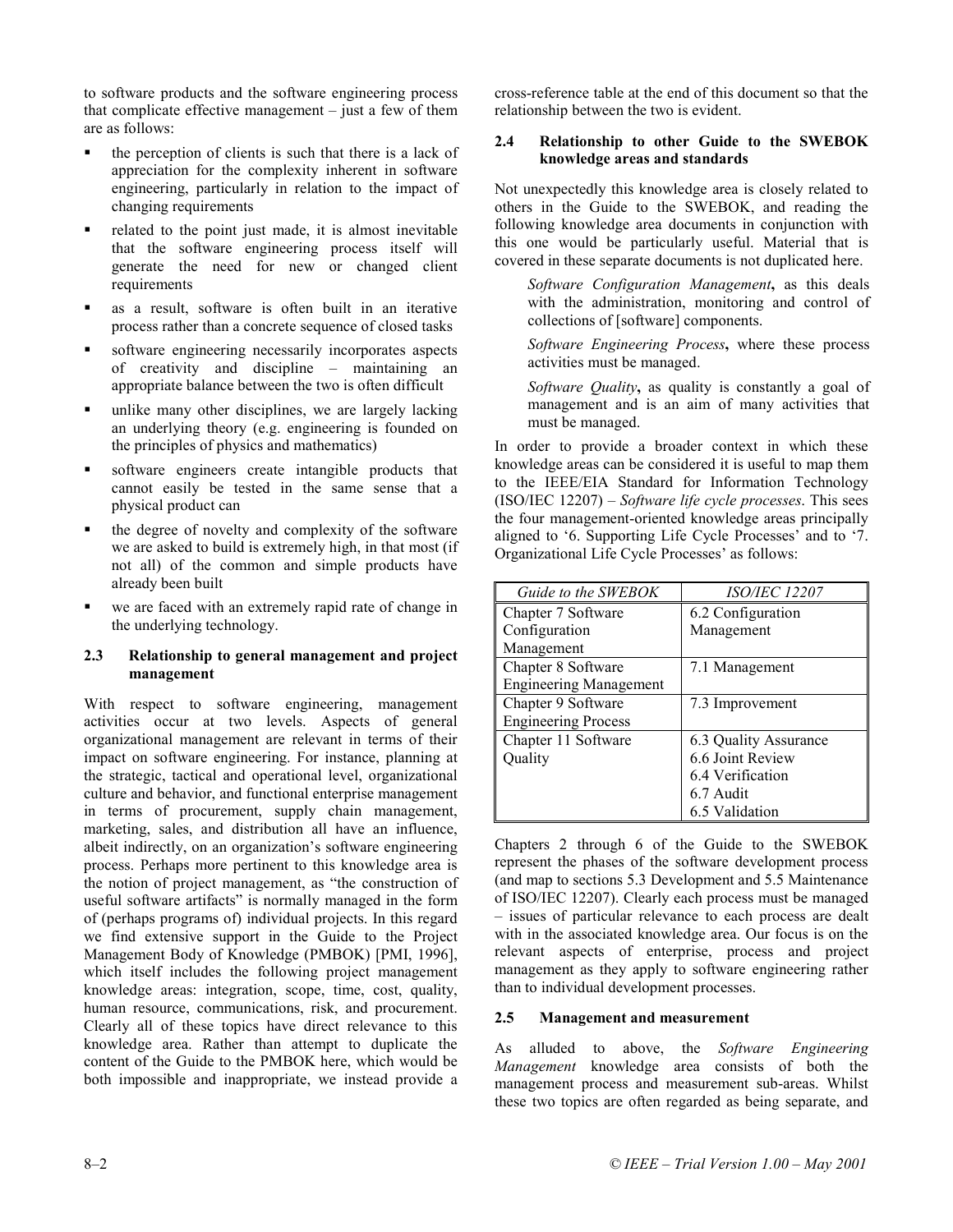indeed they do possess many mutually unique aspects, their close relationship has led to their combined treatment here as part of the Guide to the SWEBOK. Unfortunately the public perception of the software industry is that it delivers products late, over budget, with poor quality and uncertain functionality. Measurement-informed management – an assumed principle of any true engineering discipline – can help to turn this perception around. In essence, management without measurement, qualitative and quantitative, suggests a lack of rigor, and measurement without management suggests a lack of purpose or context. In the same way, however, management and measurement without expert knowledge is equally ineffectual so we must be careful to avoid over-emphasizing the quantitative aspects of *Software Engineering Management*. Effective management requires a combination of both numbers and stories.

The following working definitions are adopted here:

*Management process* refers to the activities that are undertaken in order to ensure that the software development process is performed in a manner consistent with the organization's policies, goals, and standards.

*Measurement* (a.k.a. Metrics) refers to the assignment of values and labels to aspects of software development (products, processes, and resources as defined by [Fenton and Pfleeger, 1997]) and the models that are derived from them whether these models are developed using statistical, expert knowledge, or other techniques.

The management process sub-area makes extensive use of the measurement sub-area. This exchange between the two sub-areas occurs continuously throughout the software development processes.

## **3 BREAKDOWN OF TOPICS FOR SOFTWARE ENGINEERING MANAGEMENT**

As the *Software Engineering Management* knowledge area is viewed here as an organizational process that incorporates the notion of process and project management, we have created a breakdown that is both topic-based and life cycle-based. There are three major topic areas: organizational management, which deals with high-level management activities that have a relevant but somewhat indirect impact on software engineering; process/project management, which deals with generally accepted software engineering management activities; and software engineering measurement, which deals with the effective development and implementation of measurement programs in software engineering organizations. Within each main topic area relevant sub-topics are listed, and described where necessary. In particular, further explanation is provided in the process/project management and software engineering measurement topic areas where

distinct issues relating to software engineering management warrant more detailed attention.

## **A. Organizational management**

- **1.** Policy management organizational policies and standards provide the framework in which software engineering is undertaken. As such, they operationalize overall organizational strategies and have an indirect influence on the software engineering process and its management. It is important that those charged with the management of software engineering both understand and influence the development, dissemination, deployment and enforcement of policies and standards. [Pfle: c2; Reif: c2; Somm: c30; Thay: c2,c4]
	- **1.** Means of policy development
	- **2.** Policy dissemination and enforcement
	- **3.** Development and deployment of standards
- **2.** Personnel management policies and procedures used at the organizational level to recruit, select, motivate and reward personnel also affect the management of software engineering teams and individuals. It is acknowledged that in order to recruit and retain highquality personnel in the software engineering industry it is vital that training, motivation, career development and the like are given adequate attention. [F&P: c11; Pfle: c3; Press: c3; Reif: c7,c8; Somm: c28; Thay: c7,c8]
	- **1.** Hiring and retention
	- **2.** Training and motivation
	- **3.** Mentoring for career development
- **3.** Communication management even if project-based communication is effective, an organization is unlikely to survive long-term without clear policies and procedures that are applicable in the wider context. An awareness of communication channels (formal and informal), conventions in terms of terminology, form and style, mechanisms for feedback and the impact of organizational structures on communication, has an indirect but important influence on communication within the software engineering process. [Press: c3; Somm: c28; Thay: c1,c3]
	- **1.** Communication channels and media
	- **2.** Meeting procedures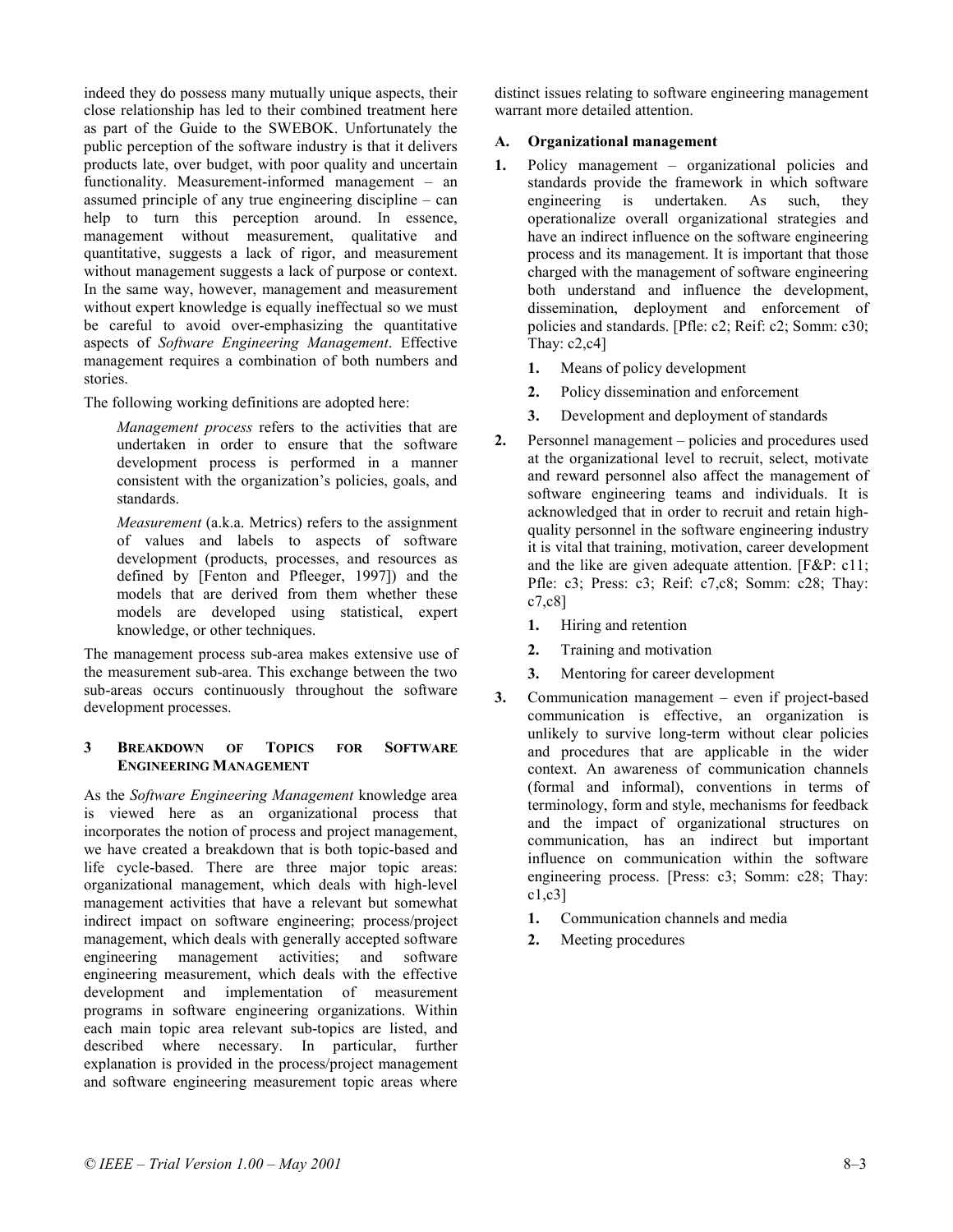

- **3.** Written presentations
- **4.** Oral presentations
- **5.** Negotiation
- **4.** Portfolio management organizations that deal with multiple clients and/or multiple projects are often faced with the need to prioritize their effort in terms of the projects they undertake. It is important that those involved in software engineering management both contribute to and are guided by the organizational management of project portfolios, where portfolios are constructed in light of the advantages and disadvantages of undertaking individual projects using a variety of cost/benefit and similar analysis methods. [Press: c10]
	- **1.** Strategy development and coordination
	- **2.** General investment management techniques
	- **3.** Project selection
	- **4.** Portfolio construction (risk minimization and value maximization)
- **5.** Procurement management in cases where an organization outsources (part of) their operation to an external agency this process must be managed effectively in order to ensure a successful outcome. As it is not uncommon for organizations to purchase some or all of their software engineering activity in such a way, organizational policies and procedures

should exist to facilitate effective provider-consumer relationships. [Press: c5; Reif: c15; Somm: c2]

- **1.** Procurement planning and selection
- **2.** Supplier contract management

## **B. Process/project management (largely following 7.1 ISO/IEC 12207 Management Process)**

- **1.** Initiation and scope definition the focus of this set of activities is on the effective determination of process and/or project requirements via various elicitation methods and the assessment of the process/project's feasibility from a variety of standpoints. Once feasibility has been established, the remaining task within this process is the specification of requirements review and modification procedures (see also Chapter 2 of the Guide to the SWEBOK).
	- **1.** Determination and negotiation of requirements methods of requirements engineering, elicitation (e.g. observation), analysis (e.g. data modelling, use case modelling), specification, and validation (e.g. prototyping) must be selected and applied in cognizance of various stakeholder perspectives. This leads to the determination of process/project scope, objectives and constraints. This is always an important activity, as it sets the visible boundaries for the set of tasks being undertaken, and is particularly so where the novelty of the undertaking is high. [D&T: c4; Pfle: c4; Press: c5,c11,c12; Somm: c4-11]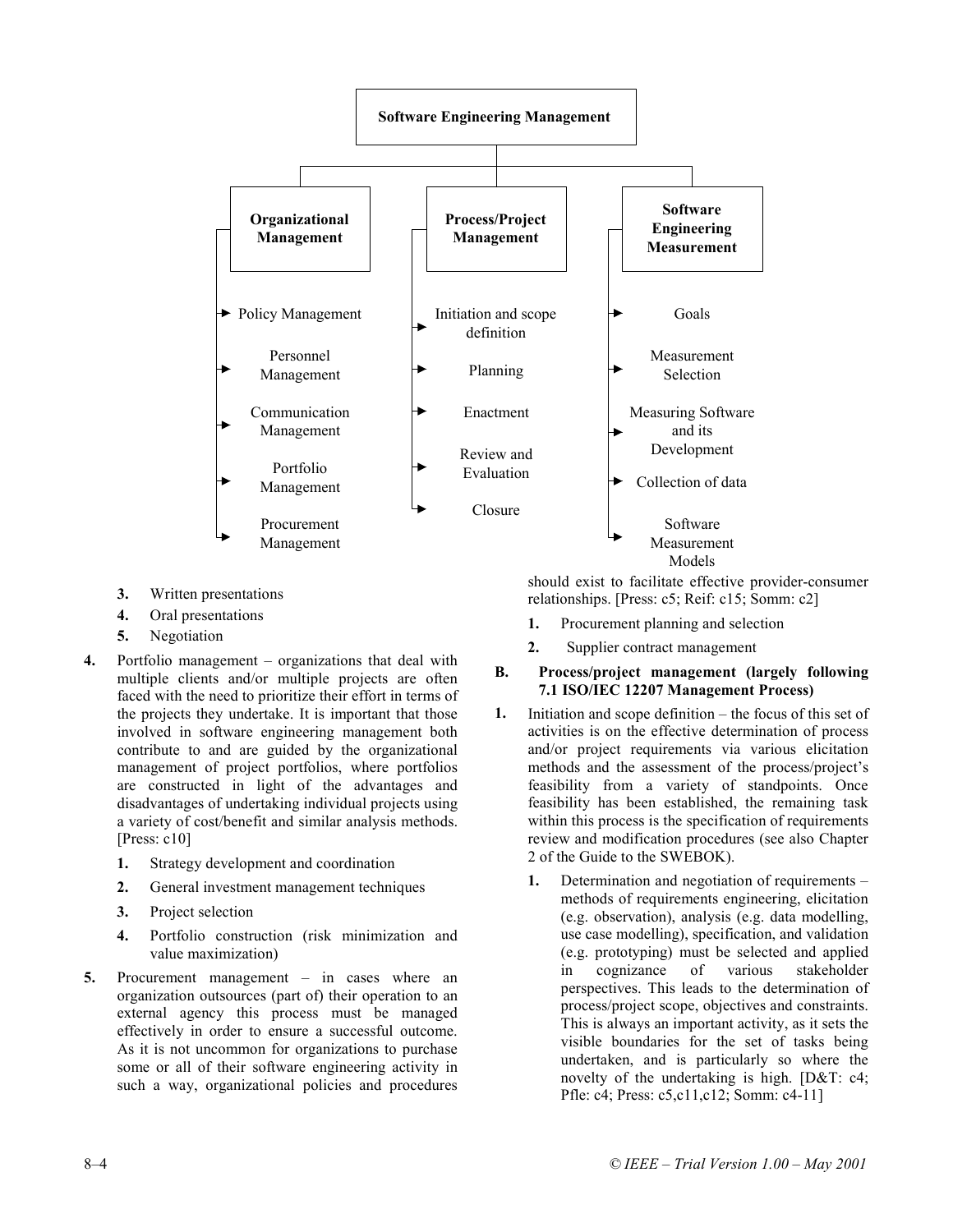- **2.** Feasibility analysis (technical, operational, financial, social/political) – the software engineering manager must be assured that adequate capability and resources are available in the form of people, expertise, facilities, infrastructure, and support (either internally or externally) to ensure that the process/project can be successfully completed in a timely and costeffective manner (using, for example, a requirement-capability matrix). This often requires some 'ball-park' estimation of effort and cost based on appropriate methods (e.g. expert-informed analogy techniques). [Press: c10]
- **3.** Process for the review and revision of requirements – given the inevitability of change, it is vital that agreement among stakeholders is reached at this early point as to the means by which scope and requirements are to be reviewed and revised (e.g. via agreed change management procedures). This clearly implies that scope and requirements will not be 'set in stone' but can and should be revisited at pre-determined points as the process occurs (e.g. at design reviews, acceptance tests). If changes are accepted then some form of traceability analysis and risk analysis (see below) should be used to ascertain the impact of those changes. A managed change approach should also be useful when it comes time to review the outcome of the process/project, as the scope and requirements should form the basis for evaluation of success. [Somm: c4]
- **2.** Planning the iterative planning process is informed by the scope and requirements and the establishment of feasibility. At this point, software processes are evaluated and the most appropriate (given the nature of the process/project, its degree of novelty, its functional and technical complexity, its quality requirements, and so on) is selected. Where relevant, the project itself is then planned in the form of an hierarchical decomposition of tasks, the associated deliverables of each task are specified and characterized in terms of quality and other attributes in line with stated requirements, and detailed effort, schedule and cost estimation is undertaken. Resources are then allocated to tasks so as to optimize personnel productivity (at individual, team, and organizational levels), equipment and materials utilization and adherence to schedule. Detailed risk management is undertaken and the 'risk profile' of the process/project is discussed among and accepted by all relevant stakeholders. Comprehensive quality management processes are determined as part of the planning process in the form of procedures and responsibilities for quality assurance, verification and validation (see also Chapter 11 of the Guide to the SWEBOK). As an

iterative process, it is vital that the processes and responsibilities for ongoing plan management, review and revision are also clearly stated and agreed.

- Process planning selection of the appropriate software process (e.g. spiral, cleanroom) and the specification and deployment of appropriate process standards are undertaken in the light of the particular scope and requirements of the process/project. Relevant methods and tools are also selected. [D&T: c5,c11; Pfle: c2; Press: c2; Reif: c1,c2,c4; Somm: c1; Thay: c3]
- **2.** Project planning appropriate methods and tools are used to decompose the project into tasks, with associated inputs, outputs and completion conditions (e.g. work breakdown structure). [D&T: c10; Pfle: c3; Press: c3,c5; Reif: c3,c4; Somm: c3; Thay: c4,c6]
- **3.** Determine deliverables the product(s) of each task (e.g. high level architectural design, inspection report) are specified and characterized. [Pfle: c3; Press: c3,c7; Somm: c3; Thay: c4]
- **4.** Effort, schedule and cost estimation based on the breakdown of tasks, inputs and outputs, the expected effort range required for each is determined using a calibrated estimation model based on historical size-effort data where available and relevant (e.g. analogy-based estimation, function point analysis); task dependencies are established and potential bottlenecks are identified using suitable methods (e.g. critical path analysis); bottlenecks are resolved where possible and the expected schedule of tasks with projected start times, durations and end times is produced (e.g. PERT chart); resource requirements (people, tools) are translated into cost estimates. [D&T: c10; F&P: c12; Pfle: c3; Press: c5,c7; Reif: c4,c5; Somm: c3,c29; Thay: c5]
- **5.** Resource allocation equipment, facilities and people are associated with the scheduled tasks, including the allocation of responsibilities for completion (using, for example, a Gantt chart). This activity is informed and constrained by the availability of resources and their optimal use under these circumstances, as well as by issues relating to personnel e.g. productivity of individuals/teams, team dynamics, organizational and team structures. [Pfle: c3; Press: c5; Reif: c7,c8; Somm: c3; Thay: c6,c7]
- **6.** Risk management risk identification and analysis (what can go wrong, how and why, and what are the likely consequences), critical risk assessment (which are the most significant risks in terms of exposure, which can we do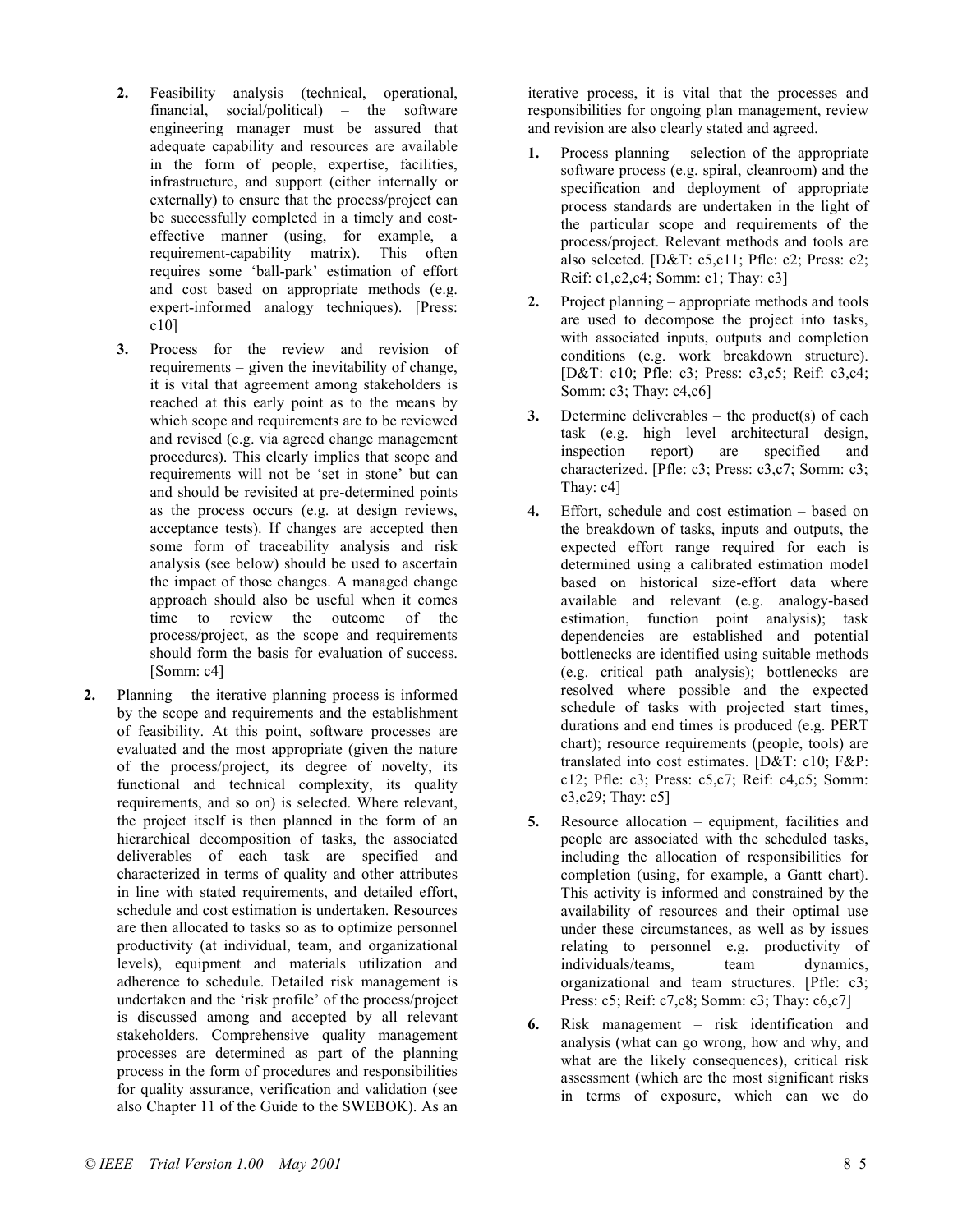something about in terms of leverage), risk mitigation and contingency planning (formulating a strategy to deal with risks and to manage the risk profile) are all undertaken. Risk assessment methods (e.g. decision trees and process simulations) should be used in order to highlight and evaluate risks. Project abandonment policies should also be determined at this point in discussion with all other stakeholders. [D&T: c10; Pfle: c3; Press: c6; Reif: c11; Thay: c4]

- **7.** Quality management quality is defined in terms of pertinent attributes of the specific process/project and any associated product(s), perhaps in both quantitative and qualitative terms. (These quality attributes will have been determined in the specification of detailed requirements.) Thresholds for adherence to quality are set for each attribute as appropriate to stakeholder expectations for the software at hand. Procedures relating to ongoing software quality assurance (SQA) throughout the process and for product (deliverable) verification and validation are also specified at this stage (e.g. reviews and inspections) (see also Chapter 11 of the Guide to the SWEBOK). [D&T: c7,c9; Press: c8; Reif: c10; Somm: c30,c31; Thay: c9,c10]
- **8.** Plan management in an environment where change is an expectation rather than a shock, it is vital that plans are themselves managed. This requires that adherence to plans is systematically directed, monitored, reviewed, reported, and, where appropriate, revised. Plans associated with other management-oriented support processes (e.g. documentation, configuration management and problem resolution) also need to be managed in the same manner. [Somm: c3; Thay: c4]
- **3.** Enactment the plans are then implemented and the processes embodied in the plans are enacted. Throughout, there is a focus on adherence to the plans, with an over-riding expectation that such adherence will lead to the successful satisfaction of stakeholder requirements and achievement of the process/project objectives. Fundamental to enactment are the ongoing management activities of measuring, monitoring, controlling and reporting.
	- **1.** Implementation of plans the process is initiated and the process/project activities are undertaken according to the schedule. In the process, resources are utilized (e.g. personnel effort, funding) and deliverables are produced (e.g. architectural design documents, test cases). [Pfle: c3; Somm: c3]
	- **2.** Implementation of measurement process the measurement process is enacted alongside the software development process/project, ensuring

that relevant and useful data is collected (see also section C of this knowledge area breakdown). [F&P: c13,c14; Press: c4; Reif: c9,c10,c12; Thay: c3,c10]

- **3.** Monitor process adherence to the various plans is systematically assessed continually and at predetermined intervals. Outputs and completion conditions for each task are analyzed, deliverables are evaluated in terms of their required characteristics (e.g. via joint reviews, test audits), effort expenditure, schedule adherence and costs to date are investigated, resource usage is examined, the process/project risk profile is revisited, and adherence to quality requirements is evaluated. Measurement data is modeled and analyzed. Variance analysis based on the deviation of actual from expected outcomes and values is undertaken. This may be in the form of cost overruns, schedule slippage and the like. Outlier identification and analysis of quality and other measurement data is performed (e.g. defect density analysis). Risk exposure and leverage are recalculated and decisions trees, simulations and so on are re-run in the light of new data. These activities enable problem detection and exception identification based on exceeded thresholds. Outcomes are reported as needed and certainly where acceptable thresholds are surpassed. [D&T: c7,c9,c10; Press: c7; Reif: c9,c10; Somm: c31; Thay: c3;c9]
- **4.** Control process the outcomes of the process monitoring activities provide the basis on which action decisions are taken. Where appropriate, and where the impact and associated risks are modeled and managed, changes can be made to the process/project. This may take the form of corrective action (e.g. re-testing certain components), it may involve the incorporation of contingencies so that similar occurrences are avoided (e.g. the decision to use prototyping to assist in requirements validation), and/or it may entail the revision of the various plans and other project documents (e.g. requirements specification) to accommodate the unexpected outcomes and their flow-on implications. In some instances it may lead to abandonment of the process/project. In all cases, change control and configuration management procedures are adhered to (see Chapter 7 of the Guide to the SWEBOK), decisions are documented and communicated to all relevant parties, plans are revisited and revised where necessary, and relevant data is recorded in the central database (see also section C of this knowledge area breakdown). [D&T: c10; Press: c9; Reif: c9,c10; Thay: c3,c9]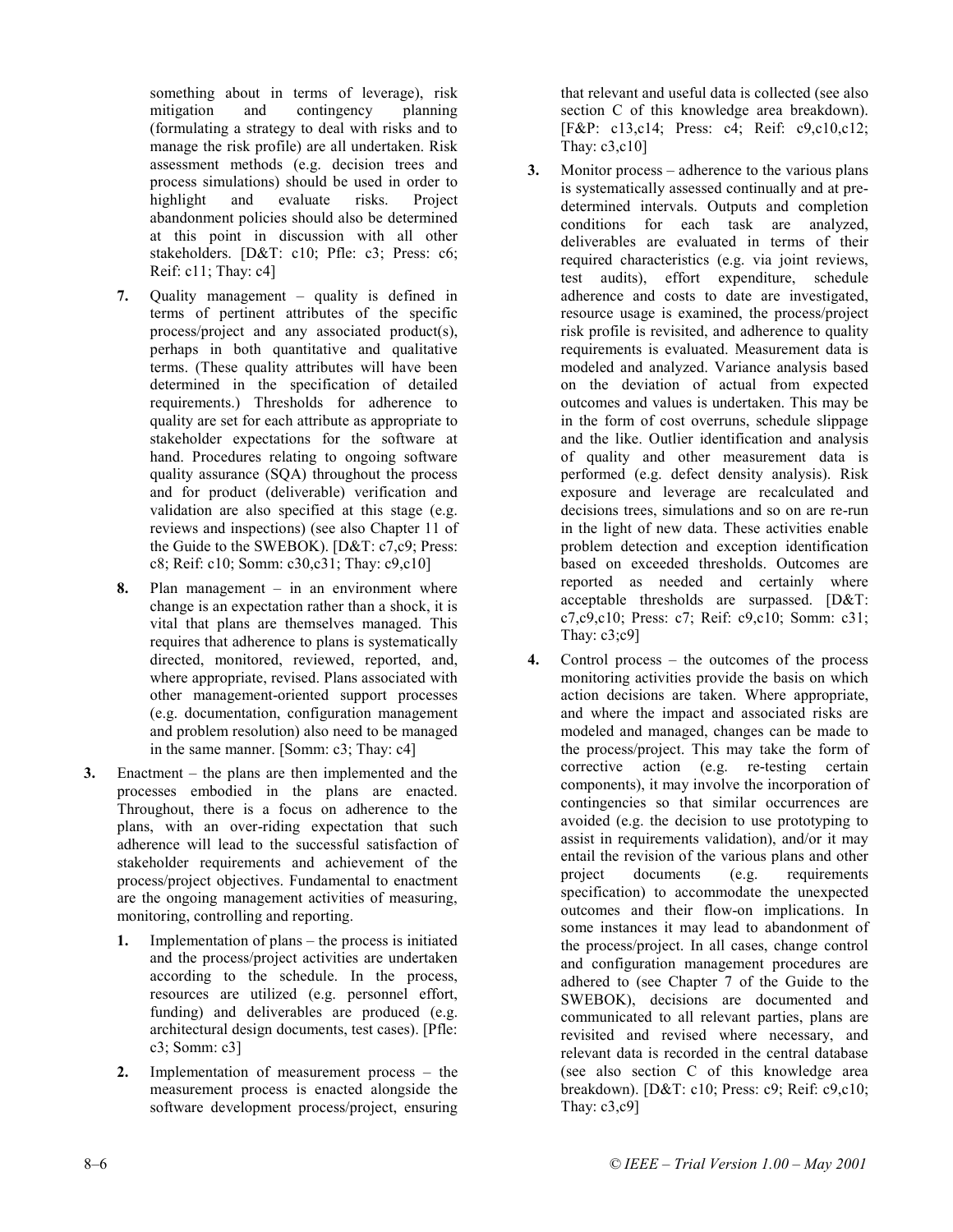- **5.** Reporting at specified and agreed periods, adherence to the plans is reported, both within the organization (e.g. to the project portfolio steering committee) and to external stakeholders (e.g. clients, users). Reports of this nature should focus on overall adherence as opposed to the detailed reporting required frequently within the process/project team. [Reif: c9,c10; Thay: c3,c10]
- **4.** Review and evaluation at critical points in the process/project overall progress towards achievement of the stated objectives and satisfaction of stakeholder requirements is evaluated. Similarly, assessments of the effectiveness of the overall process to date, the personnel involved, and the tools and methods employed are also undertaken at particular milestones.
	- **1.** Determining satisfaction of requirements since attaining stakeholder (user and customer) satisfaction is one of our principal aims, it is important that progress towards this aim is formally and periodically assessed. This occurs at the achievement of major process/project milestones (e.g. confirmation of software design architecture, software integration joint review). Variances from expectations are identified and appropriate action is taken. As in the Control process activity above, in all cases change control and configuration management procedures are adhered to (see Chapter 7 of the Guide to the SWEBOK), decisions are documented and communicated to all relevant parties, plans are revisited and revised where necessary, and relevant data is recorded in the central database (see also section C of this knowledge area breakdown). [Reif: c9,c10; Thay: c3,c10]
	- **2.** Reviewing and evaluating performance periodic performance reviews for process/project personnel provide insights as to the likelihood of adherence to plans as well as possible areas of difficulty (e.g. team member conflicts). The various methods, tools and techniques employed are evaluated for their effectiveness and appropriateness, and the process itself is systematically and periodically assessed for its relevance, utility and efficacy in the process/project context (see also the other SWEBOK chapters). Where appropriate, changes are made and managed. [D&T: c7; Pfle: c7,c8; Press: c8; Reif: c9,c10; Thay: c3,c10]
- **5.** Closure the process/project reaches closure when all of the plans and embodied processes have been enacted and completed. At this stage the criteria for process/project success are revisited. Once closure is established, archival, *post mortem* and process improvement activities are performed.
- **1.** Determining closure the tasks as specified in the plans are complete and satisfactory achievement of completion criteria is confirmed. All planned products have been delivered with acceptable characteristics. Requirements are checked off and confirmed as satisfied and the objectives of the process/project have been achieved. These processes generally involve all stakeholders and result in the documentation of client acceptance and any remaining known problem reports. [D&T: c7; Reif: c9,c10; Thay: c3,c10]
- **2.** Closure activities after closure has been confirmed, archival of process/project materials takes place in line with stakeholder-agreed methods, location and duration. The organization's measurement database is updated with final process/project data and post-project analyses are undertaken. A process/project *post mortem* is undertaken so that issues, problems and opportunities encountered during the process (particularly via Review and Evaluation) are analyzed, lessons are drawn from the process, and are fed into organizational learning and improvement endeavors (see also Chapter 9 of the Guide to the SWEBOK). [Pfle: c11; Somm: c31]

(Software then moves into operation, maintenance and, perhaps eventually, retirement. Whilst these tasks also need to be managed they are not explicitly addressed here – software maintenance as a set of activities is addressed in Chapter 6 of the Guide to the SWEBOK, and the other topics (software operation and retirement) are outside the scope of the Guide.)

## **C. Software engineering measurement**

**1.** Determining the goals of a measurement program – the *ad hoc* approach to software engineering measurement that characterized early efforts – that is, measuring everything possible – often failed to provide genuine insights in terms of organizational improvement, or worse, it led to spurious outcomes that did not generalize to other cases. Each measurement endeavor should be guided by organizational objectives and driven by an over-riding goal that has organizational improvement at its foundation. In this way, measurement effort expenditure should ultimately result in some sort of cost-effective gain to the organization, based on justified prioritization of efforts. An emerging international standard, ISO/IEC FCD 15939, describes a generic process that defines the activities and tasks necessary to implement a software measurement process and includes as well a measurement information model. [ISO/IEC, 2000]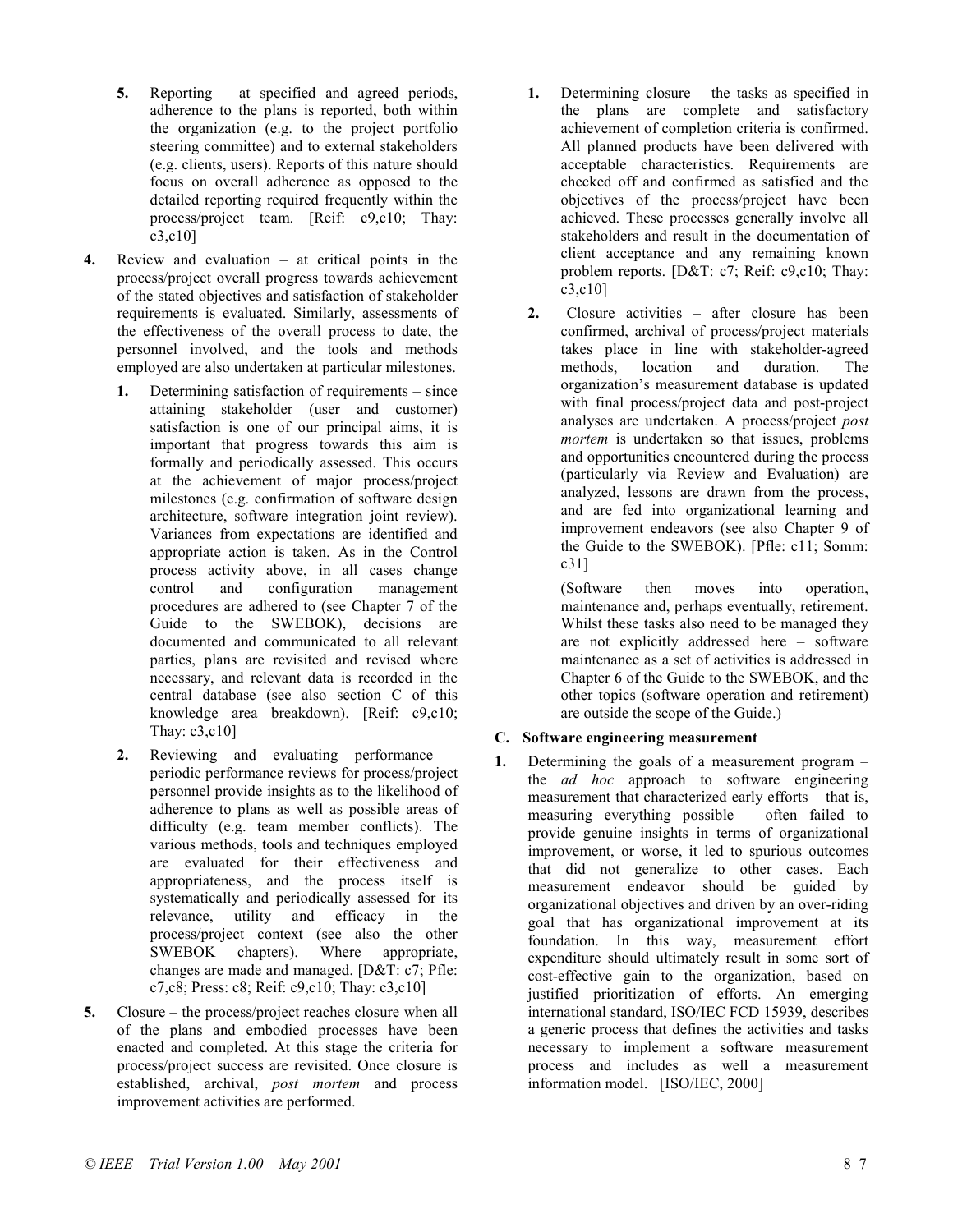- **1.** Organizational objectives organizational strategies inform software engineering management in terms of identifying the broad issues and objectives that hold principal relevance at the organizational level (e.g. being first-to-market with new products). [F&P: c3,c13; Press: c4]
- **2.** Software process improvement goals organizational objectives are translated into specific software-related goals that, if achieved, can assist the organization in attaining its objectives (e.g. optimizing software development with a view to shortening the product life-cycle whilst maintaining process and product quality). [F&P: c3,c13; Pfle: c12; Press: c4; Reif: c2; Somm: c31]
- **2.** Measurement selection development of an effective measurement process is informed by the organizational objectives and software process improvement goals as specified. This provides the necessary context for more specific and detailed measurement selection. Some understanding of the validity, accuracy and reliability of the selected measures is also crucial in terms of assessing the value of the measurement program and the confidence that can be placed in the results generated from it.
	- **1.** Goal-driven measurement selection once software process improvement goals are set, we are then in a position to utilize a decomposition process in order to ask questions of direct relevance and interest, leading finally to the selection of useful and relevant measures (e.g. the Goal/Question/Metric approach incorporates just such a decomposition process). In relation to shortening the product life-cycle we may adopt a measurement goal of maximizing software development productivity. In turn, we might ask questions such as: how much effort is expended on rework? what is the range of developer productivity rates? is developer productivity in line with changes in developer experience? All require quite different measures in order to provide the answers needed to achieve the overriding goals. [F&P: c1,c3,c13,c14; Reif: c12; Thay: c10]
	- **2.** Measurement validity an awareness of issues relating to measurement validity and reliability is essential if the measurement program is to provide effective and bounded results. In particular, an appreciation of measurement scales and the implications of each scale type in relation to the subsequent selection of data analysis methods is especially important. [F&P: c2; Pfle: c11]
- **3.** Measuring software and its development whilst the application of measurement to software engineering

can be complex, particularly in terms of modeling and analysis methods (see below), there are several aspects of software engineering measurement that are fundamental and that underlie much of the more advanced measurement and analysis processes. Furthermore, achievement of process and product improvement efforts can only be assessed if a set of baseline measures has been established. Software engineering management therefore includes, as a minimum, the measurement of product size, product structure, resource utilization and product and process quality.

- **1.** Size measurement software product size is most often assessed by measures of length (e.g. lines of source code in a module, pages in a requirements specification document) or functionality (e.g. function points in a specification or design, COCOMO evaluation of a system design). The standard for functional size measurement methods is [ISO/IEC 1998] and additional supporting standards are under development. A number of specific methods, suitable for different purposes, are available. [F&P: c7; Press: c4,c18,c23; Reif: c12; Somm: c30].
- **2.** Structure measurement a diverse range of measures of software product structure may be applied to both high- and low-level design and code artifacts to reflect control-flow (e.g. the cyclomatic number, code knots), data-flow (e.g. measures of slicing), nesting (e.g. nesting polynomial measure, the BAND measure), control structures (e.g. the vector measure, the NPATH measure), and modular structure and interaction (e.g. information flow, tree-based measures, coupling and cohesion). [F&P: c8; Press: c18,c23]
- **3.** Resource measurement whilst some effort can be made to assess the utilization of tools and hardware, the primary resource that needs to be managed in software engineering is personnel. As a result the main measures of interest are those related to productivity of individuals and of teams (e.g. using a measure of function points produced per unit of person-effort) and their associated levels of experience in software engineering in general and perhaps in particular technologies. [F&P: c3,c11; Somm: c29]
- **4.** Quality measurement as a multi-dimensional attribute, quality measurement is less straightforward to define than those above. Furthermore, some of the dimensions of quality (e.g. usability, maintainability, and value to the client) are likely to require measurement in qualitative rather than quantitative form. A more detailed discussion of software quality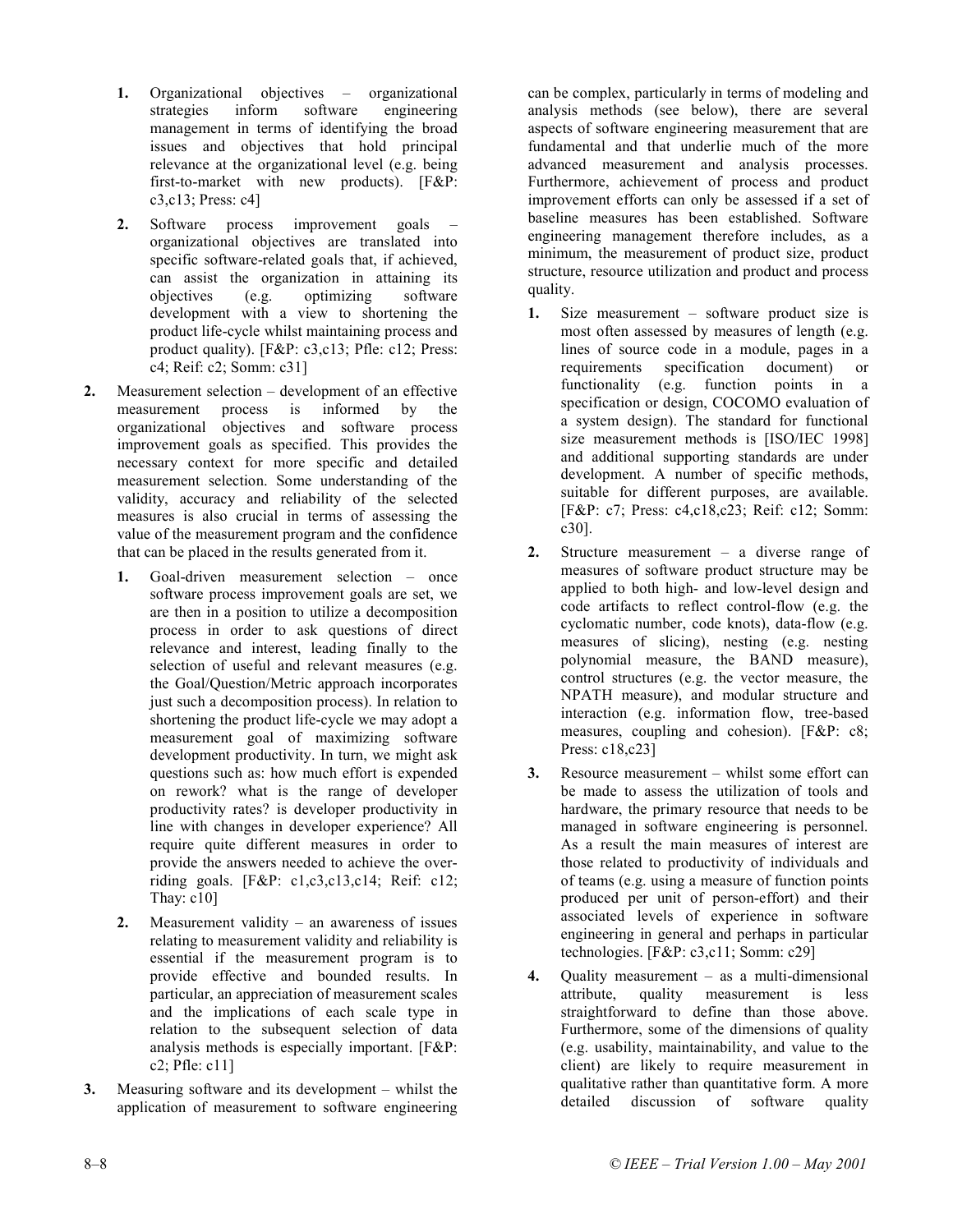assessment is provided in Chapter 11 of the Guide to the SWEBOK. [F&P: c9,c10; Press: c4; Reif: c12; Somm: c30]

- **4.** Collection of data when developing a measurement process it is important to ensure that the *optimal* set of measures is chosen. By optimal it is not just meant that the measures are those that necessarily provide the greatest (predictive) power for the desired purpose. It is also important that the cost of data collection is minimized or at least balanced against the benefits to be gained from the outputs of the program. The possibility of reusing measures collected for other purposes is also considered as part of the collection process. The data collected is also useful from the perspective of enabling appropriate models to be developed for analysis, classification and prediction.
	- **1.** Survey techniques and form design data collection forms and questionnaires are pilot tested before they are used on actual processes/projects. Forms are logically laid out, require minimum completion, and make use of default values where possible. Assistance for form and survey completion is made available. [F&P: c4,c5]
	- **2.** Automated and manual data collection all data collection has associated costs, both direct (in terms of people employed and software purchased) and indirect (in the costs of interruptions and delays as measurement data are analyzed). For this reason, the measurement process is treated as an *investment* in the development process, with justification for expenditure and quantification of the resulting benefits. Procedures relating to data collection detail the point at which the data is available, the way in which it is collected, the personnel responsible for collection, and the cost associated with collection. Where possible, unobtrusive automated data collection is preferred. This information is important in ensuring that that program is actually feasible. The potential exists for a measurement process to be created, only to find that some of the data cannot physically be collected, or not in sufficient quantities. [F&P: c5; Press: c4; Somm: c30]
- **5.** Software measurement models as the data is collected and the measurement database is populated we become able to build models using both data and knowledge. These models exist for the purposes of analysis, classification and prediction. Such models need to be evaluated to ensure that their levels of accuracy are sufficient and that their limitations are known and understood. The refinement of models, which takes place both during and after projects are completed, is another important activity. The

implementation of measurement models is more management-oriented since the use of such models has an influential effect on personnel behavior.

- Model building, calibration and evaluation the goal-driven approach to measurement informs the model building process to the extent that models are constructed to answer relevant questions and achieve software improvement goals. This process is also influenced by the implied limitations of particular measurement scales in relation to the choice of analysis method. The models are calibrated (by using particularly relevant observations e.g. recent projects, projects using similar technology) and their effectiveness is evaluated (e.g. by testing their performance on holdout samples). [F&P: c4,c6,c13; Pfle: c3,c11,c12; Somm: c29]
- **2.** Implementation, interpretation and refinement of models – the calibrated models are applied to the process/project (see Process/project enactment), their outcomes are interpreted and evaluated in the context of the process/project, and the models are then refined where appropriate. [F&P: c6; Pfle: c3,c11,c12; Press: c4; Somm: c29]

## **4 BREAKDOWN RATIONALE**

The following subsections each describe how the proposed draft of the knowledge area description meets the criteria given in the project guidelines.

## *One or two breakdowns with identical topics*

A single breakdown of topics is shown.

## *Soundness and reasonableness*

The primary references and secondary sources were examined quite thoroughly in order to list all main topics. The division of the management process into life-cycle based topics seems both plausible and useful in terms of educational presentation.

## *Generally acceptable*

In our view the material in this knowledge area description meets the criterion of being generally acceptable in terms of being "applicable to most projects, most of the time" and having "widespread consensus about their value and usefulness" [PMI, 1996]. These topics are those that receive the greatest coverage in both the original texts and additional materials suggested here.

Similarly, the Industrial Advisory Board definition of "study material of a software engineering licensing exam that a graduate would pass after completing four years of work experience" appears to be met. However, in this case the specific responsibilities of the graduate will obviously influence in what areas they have the opportunity to gain experience. Project management is often a more senior position and as such, graduates with four years of practice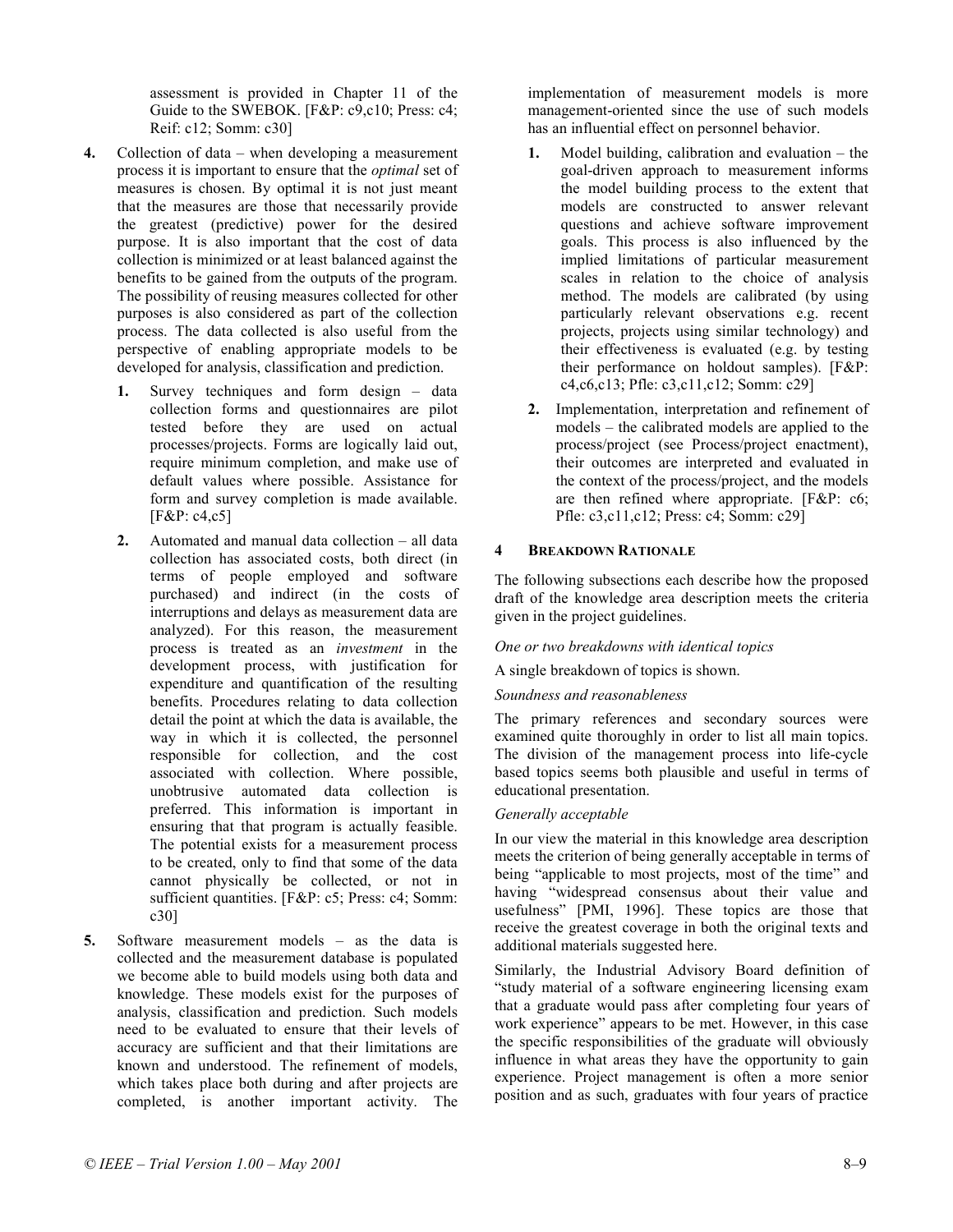may not have had significant experience in managing, at least large-scale, projects.

The importance of measurement and its role in better management practices is widely acknowledged and so its importance can only increase in coming years. Effective measurement has become one of the cornerstones of organizational maturity.

## *Compatible with various schools of thought within software engineering*

Excluding debate on measurement theoretic issues there is little intense debate in the measurement field. There is nothing that appears to be controversial in the management process sub-area.

## *Compatible with breakdown in industry, literatures, and standards*

The breakdown is in line with others proposed, and is particularly aligned with the IEEE/EIA Standard for Information Technology (ISO/IEC 12207) – *Software life cycle processes* and the Guide to the Project Management Body of Knowledge.

## *Depth and node density*

The suggested guidelines have been met here.

## *Meaningful topic names*

Key terms on software measures and measurement methods have been defined in [ISO/IEC 2000] on the basis of the

#### **5 MATRIX OF TOPICS VS. REFERENCE MATERIAL**

ISO international vocabulary of metrology [ISO93]. Nevertheless, readers will encounter terminology differences in the literature; for example, the term "metrics" is sometimes used in place of "measures". We recognize that this could make less obvious the connection between this work and many papers and books (including [Fenton and Pfleeger, 1997]).

## *Brevity of topic descriptions*

Although they have been expanded significantly between the last draft and this, the descriptions remain adequately brief and to the point.

## *Specific reference material*

Additional reference material for more specialized topics not covered adequately in the primary reference material has been added.

*Proposed reference material (publicly available)* 

All material is publicly available.

*Maximum number of core reference materials is 15* 

We have adhered to this limit.

*Preference to IEEE or ACM copyrighted material* 

This is evident in the selection of reference material, especially the collections of papers.

| <b>Topic</b>                                  | D&T      | F&P    | <b>Pfle</b> | <b>Press</b>  | <b>Reif</b> | <b>Somm</b> | <b>Thay</b> |
|-----------------------------------------------|----------|--------|-------------|---------------|-------------|-------------|-------------|
| A. Organizational Management                  |          |        |             |               |             |             |             |
| Policy management                             |          |        | Ch.2        |               | Ch. 2       | Ch. 30      | Ch. 2,4     |
| Personnel management                          |          | Ch. 11 | Ch.3        | Ch.3          | Ch. 7,8     | Ch. 28      | Ch. 7,8     |
| Communication management                      |          |        |             | Ch.3          |             | Ch. 28      | Ch. 1.3     |
| Portfolio management                          |          |        |             | Ch. 10        |             |             |             |
| Procurement management                        |          |        |             | Ch. 5         | Ch. 15      | Ch. 2       |             |
| <b>B. Process/project Management</b>          |          |        |             |               |             |             |             |
| Initiation and scope definition               |          |        |             |               |             |             |             |
| Determination and negotiation of requirements | Ch.4     |        | Ch.4        | Ch. 5, 11, 12 |             | $Ch. 4-11$  |             |
| Feasibility analysis                          |          |        |             | Ch. 10        |             |             |             |
| Review/revision of requirements               |          |        |             |               |             | Ch.4        |             |
| Planning                                      |          |        |             |               |             |             |             |
| Process planning                              | Ch. 5,11 |        | Ch.2        | Ch. 2         | Ch. 1,2,4   | Ch.1        | Ch.3        |
| Project planning                              | Ch. 10   |        | Ch.3        | Ch. 3, 5      | Ch. 3,4     | Ch.3        | Ch. 4,6     |
| Determine deliverables                        |          |        | Ch.3        | Ch. 3.7       |             | Ch.3        | Ch.4        |
| Effort, schedule and cost estimation          | Ch. 10   | Ch. 12 | Ch.3        | Ch. 5,7       | Ch. 4,5     | Ch. 3,29    | Ch. 5       |
| Resource allocation                           |          |        | Ch.3        | Ch. 5         | Ch. 7,8     | Ch.3        | Ch. 6,7     |
| Risk management                               | Ch. 10   |        | Ch.3        | Ch.6          | Ch. 11      |             | Ch.4        |
| Quality management                            | Ch. 7,9  |        |             | Ch. 8         | Ch. 10      | Ch. 30,31   | Ch. 9,10    |
| Plan management                               |          |        |             |               |             | Ch.3        | Ch.4        |

The level of granularity used in Table 1 is a mixture of second and third level topics, depending on the specificity of the topic in question.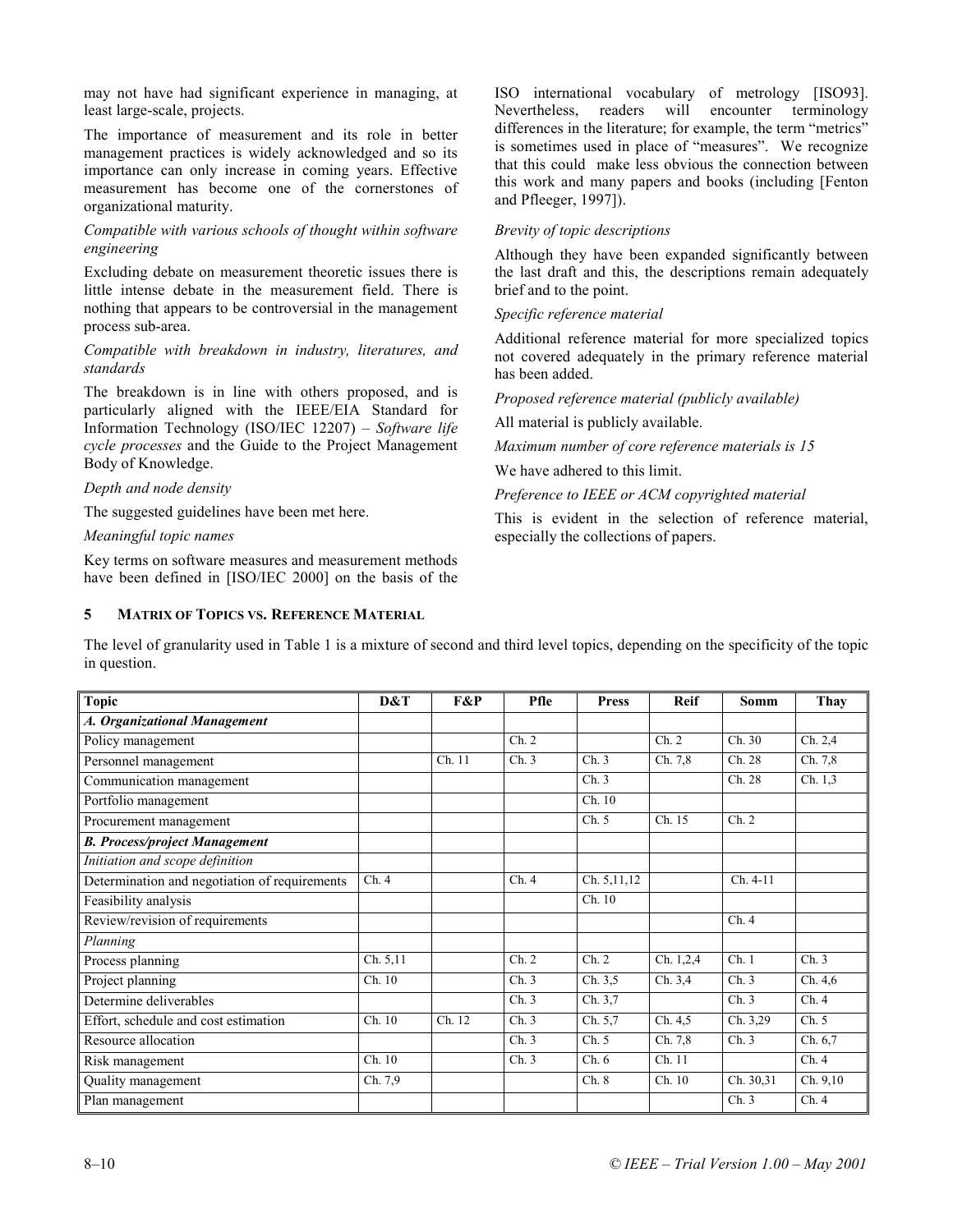| <b>Topic</b>                                               | D&T               | F&P                 | Pfle          | <b>Press</b>       | Reif          | Somm   | <b>Thay</b> |
|------------------------------------------------------------|-------------------|---------------------|---------------|--------------------|---------------|--------|-------------|
| Enactment                                                  |                   |                     |               |                    |               |        |             |
| Implementation of plans                                    |                   |                     | Ch.3          |                    |               | Ch.3   |             |
| Implementation of measurement process                      |                   | Ch. 13,14           |               | Ch.4               | Ch. 9, 10, 12 |        | Ch. 3, 10   |
| Monitor process                                            | Ch. 7,9,10        |                     |               | Ch.7               | Ch. 9,10      | Ch. 31 | Ch. 3.9     |
| Control process                                            | Ch. 10            |                     |               | Ch.9               | Ch. 9, 10     |        | Ch. 3,9     |
| Reporting                                                  |                   |                     |               |                    | Ch. 9,10      |        | Ch. 3, 10   |
| Review and evaluation                                      |                   |                     |               |                    |               |        |             |
| Determining satisfaction of requirements                   |                   |                     |               |                    | Ch. 9, 10     |        | Ch. 3, 10   |
| Reviewing and evaluating performance                       | $\overline{Ch.7}$ |                     | Ch. 7.8       | Ch. 8              | Ch. 9,10      |        | Ch. 3, 10   |
| Closure                                                    |                   |                     |               |                    |               |        |             |
| Determining closure                                        | Ch. 7             |                     |               |                    | Ch. 9,10      |        | Ch. 3,10    |
| Closure activities                                         |                   |                     | Ch. 11        |                    |               | Ch. 31 |             |
| <b>C. Software Engineering Measurement</b>                 |                   |                     |               |                    |               |        |             |
| Determining the goals of a measurement<br>program          |                   |                     |               |                    |               |        |             |
| Organizational objectives                                  |                   | Ch. 3, 13           |               | Ch.4               |               |        |             |
| Software process improvement goals                         |                   | Ch. 3, 13           | Ch. 12        | $\overline{Ch. 4}$ | Ch. 2         | Ch. 31 |             |
| Measurement selection                                      |                   |                     |               |                    |               |        |             |
| Goal-driven measurement selection                          |                   | Ch. 1, 3, 13,<br>14 |               |                    | Ch. 12        |        | Ch. 10      |
| Measurement validity                                       |                   | $\overline{Ch.2}$   | Ch. 11        |                    |               |        |             |
| Measuring software and its development                     |                   |                     |               |                    |               |        |             |
| Size measurement                                           |                   | Ch.7                |               | Ch. 4,18,23        | Ch. 12        | Ch.30  |             |
| Structure measurement                                      |                   | Ch. 8               |               | Ch. 18,23          |               |        |             |
| Resource measurement                                       |                   | Ch. 3, 11           |               |                    |               | Ch. 29 |             |
| Quality measurement                                        |                   | Ch. 9,10            |               | Ch.4               | Ch. 12        | Ch. 30 |             |
| Collection of data                                         |                   |                     |               |                    |               |        |             |
| Survey techniques and form design                          |                   | Ch. 4, 5            |               |                    |               |        |             |
| Automated and manual data collection                       |                   | Ch. 5               |               | Ch. 4              |               | Ch. 30 |             |
| Software measurement models                                |                   |                     |               |                    |               |        |             |
| Model building, calibration and evaluation                 |                   | Ch. 4,6,13          | Ch. 3, 11, 12 |                    |               | Ch. 29 |             |
| Implementation, interpretation and refinement<br>of models |                   | Ch.6                | Ch. 3, 11, 12 | Ch.4               |               | Ch. 29 |             |

**Table 1: Topics and their references**

## **6 RECOMMENDED REFERENCES FOR SOFTWARE ENGINEERING MANAGEMENT**

The Topic-Reference matrix shown above requires the following references to be included in the Guide to the SWEBOK.

- 1) [D&T: Dorfman and Thayer, 1997] Merlin Dorfman and Richard H. Thayer (eds.). 1997. *Software engineering.* IEEE Computer Society. [Chapters 4, 5, 7, 9-11]
- 2) [F&P: Fenton and Pfleeger, 1997] Norman E. Fenton and Shari Lawrence Pfleeger. 1997. *Software metrics: a rigorous and practical approach.* PWS Publishing Company. [Chapters 1-14]
- 3) [Pfle: Pfleeger, 1998] Shari Lawrence Pfleeger. 1998. *Software engineering: theory and practice.* Prentice Hall. [Chapters 2-4, 7, 8, 11, 12]
- 4) [Press: Pressman, 1997] Roger S. Pressman. 1997. *Software engineering: a practitioner's approach. (Fourth edition)* McGraw-Hill. [Chapters 2-12, 18, 23]
- 5) [Reif: Reifer, 1997] Donald J. Reifer (ed.). 1997. *Software management*, 5th edition. IEEE Computer Society. [Chapters 1-5, 7-12, 15]
- 6) [Somm: Sommerville, 1996] Ian Sommerville. 1996. *Software engineering.* Addison-Wesley. [Chapters 1-11, 28-31]
- 7) [Thay: Thayer, 1997] Richard H. Thayer (ed.). 1997. *Software engineering project management.* IEEE Computer Society. [Chapters 1-10]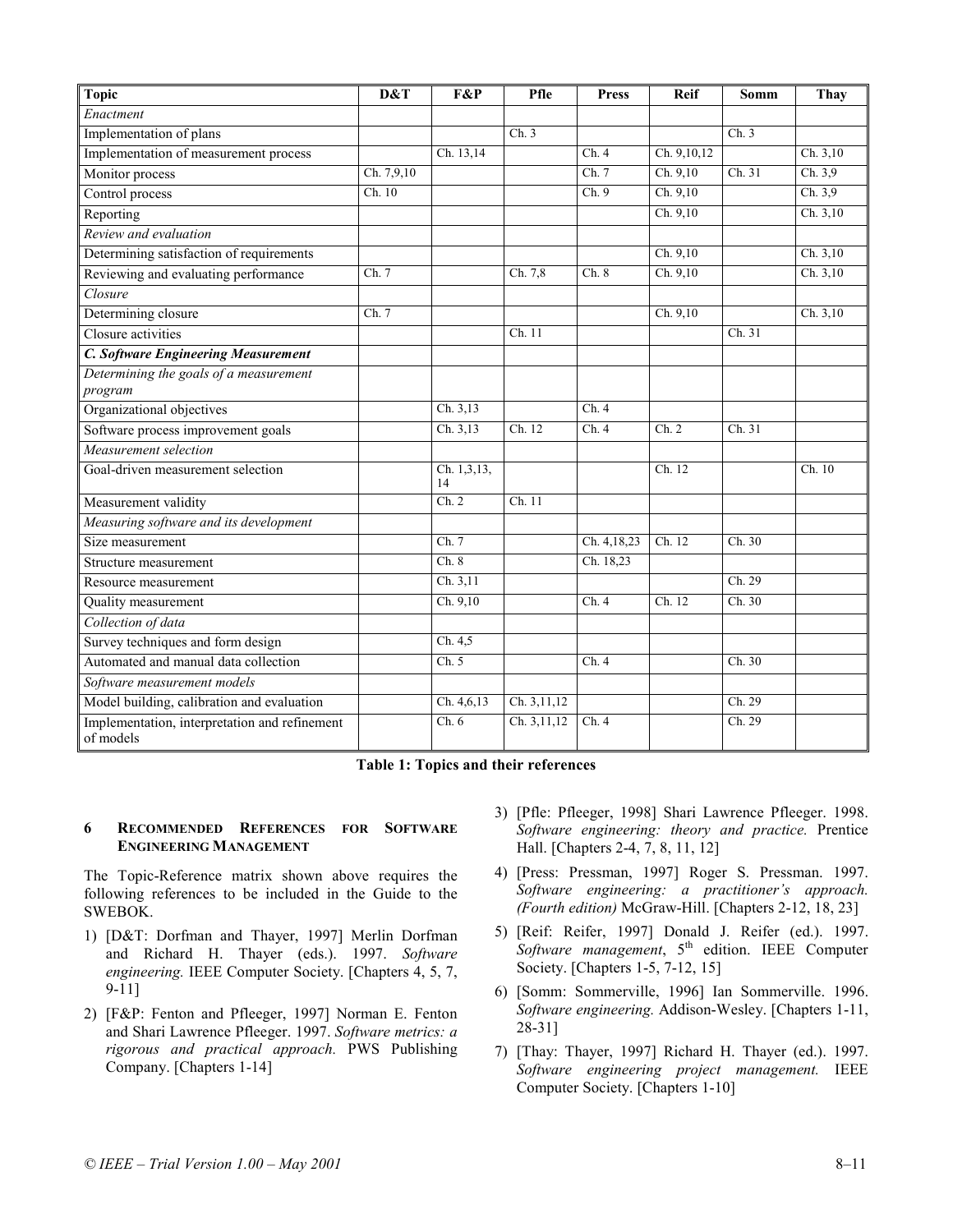## **APPENDIX A – LIST OF FURTHER READINGS**

The following readings are useful sources of information for this knowledge area.

## *Process/Project Management:*

Adler, T.R., Leonard, J.G. and Nordgren, R.K. Improving risk management: moving from risk elimination to risk avoidance. *Information and Software Technology* 41: 29-34 (1999).

Baines, R. Across disciplines: risk, design, method, process, and tools. *IEEE Soft.* (July/Aug): 61-64 (1998)

Binder, R.V. Can a manufacturing quality model work for software? *IEEE Soft.* (September/October): 101-102,105 (1997).

Boehm, B.W. and DeMarco, T. Software risk management (Guest editors' introduction). *IEEE Soft.* (May/June): 17-19 (1997).

Carr, M.J. Risk management may not be for everyone. *IEEE Soft.* (May/June): 21,24 (1997).

Charette, R.N. Large-scale project management is risk management. *IEEE Soft.* (July): 110-117 (1996).

Charette, R.N., Adams, K.M. and White, M.B. Managing risk in software maintenance. *IEEE Soft.* (May/June): 43-50 (1997).

Collier, B., DeMarco, T. and Fearey, P. A defined process for project postmortem review. *IEEE Soft.* (July): 65-72 (1996).

Conrow, E.H. and Shishido, P.S. Implementing risk management on software intensive projects. *IEEE Soft.* (May/June): 83-89 (1997).

DeMarco, T. and Lister, T. *Peopleware: productive projects and teams*. Dorset House Publishing, 1987.

DeMarco, T. and Miller, A. Managing large software projects. *IEEE Soft.* (July): 24-27 (1996).

Favaro, J. and Pfleeger, S.L. Making software development investment decisions. *ACM SIGSoft Software Engineering Notes* 23(5): 69-74 (1998).

Fayad, M.E and Cline, M. Managing object-oriented software development. *Computer* (Sept): 26-31 (1996)

Fleming, R. A fresh perspective on old problems. *IEEE Soft.* (January/February): 106-113 (1999).

Garvey, P.R., Phair, D.J. and Wilson, J.A. An information architecture for risk assessment and management. *IEEE Soft.* (May/June): 25-34 (1997).

Gemmer, A. Risk management: moving beyond process. *Computer* (May): 33-43 (1997).

Glass, R.L. The ups and downs of programmer stress. *Communications of the ACM* 40(4): 17-19 (1997).

Glass, R.L. Short-term and long-term remedies for runaway projects. *Comm. ACM* 41(7): 13-15 (1998).

Glass, R.L. How not to prepare for a consulting assignment, and other ugly consultancy truths. *Communications of the ACM* 41(12): 11-13 (1998).

Henry, S.M. and Stevens, K.T. Using Belbin's leadership role to improve team effectiveness: an empirical investigation. *Journal of Systems and Software* 44: 241-250 (1999).

Hohmann, L. Coaching the rookie manager. *IEEE Soft.* (January/February): 16-19 (1999).

Hsia, P. Making software development visible. *IEEE Soft.* (March): 23-26 (1996).

Humphrey, W.S. *Managing Technical People: Innovation, Teamwork, and the Software Process*. Addison-Wesley, 1997.

Jackman, M. Homeopathic remedies for team toxicity. *IEEE Soft.* (July/August): 43-45 (1998).

Kansala, K. Integrating risk assessment with cost estimation. *IEEE Soft.* (May/June): 61-67 (1997).

Karlsson, J. and Ryan, K. A cost-value aproach for prioritizing requirements. *IEEE Soft.* (September/October): 87-74 (1997).

Karolak, D.W. *Software engineering risk management.*  IEEE Computer Society, 1996.

Keil, M., Cule, P.E., Lyytinen, K. and Schmict, R.C. A framework for identifying software project risks. *Communications of the ACM* 41(11): 76-83 (1998).

Kitchenham, B. and Linkman, S. Estimates, uncertainty, and risk. *IEEE Soft.* (May/June): 69-74 (1997).

Leung, H.K.N. A risk index for software producers. *Software Maintenance: Research and Practice* 8: 281-294 (1996).

Lister, T. Risk management is project management for adults. *IEEE Soft.* (May/June): 20,22 (1997).

Mackey, K. Why bad things happen to good projects. *IEEE Soft.* (May): 27-32 (1996).

Mackey, K. Beyond Dilbert: creating cultures that work. *IEEE Soft.* (January-February): 48-49 (1998).

Madachy, R.J. Heuristic risk assessment using cost factors. *IEEE Soft.* (May/June): 51-59 (1997).

Martin, C. The need for software risk management tools. *Application Development Trends.* p.20,22.

McConell, S.C. *Rapid Development: Taming Wild Software Schedules.* Microsoft Press, 1996.

McConell, S.C. *Software Project Survival Guide.* Microsoft Press, 1997.

Moynihan, T. How experienced project managers assess risk. *IEEE Soft.* (May/June): 35-41 (1997).

Nesi, P. Managing OO projects better. *IEEE Soft.* (July/August): 50-60 (1998).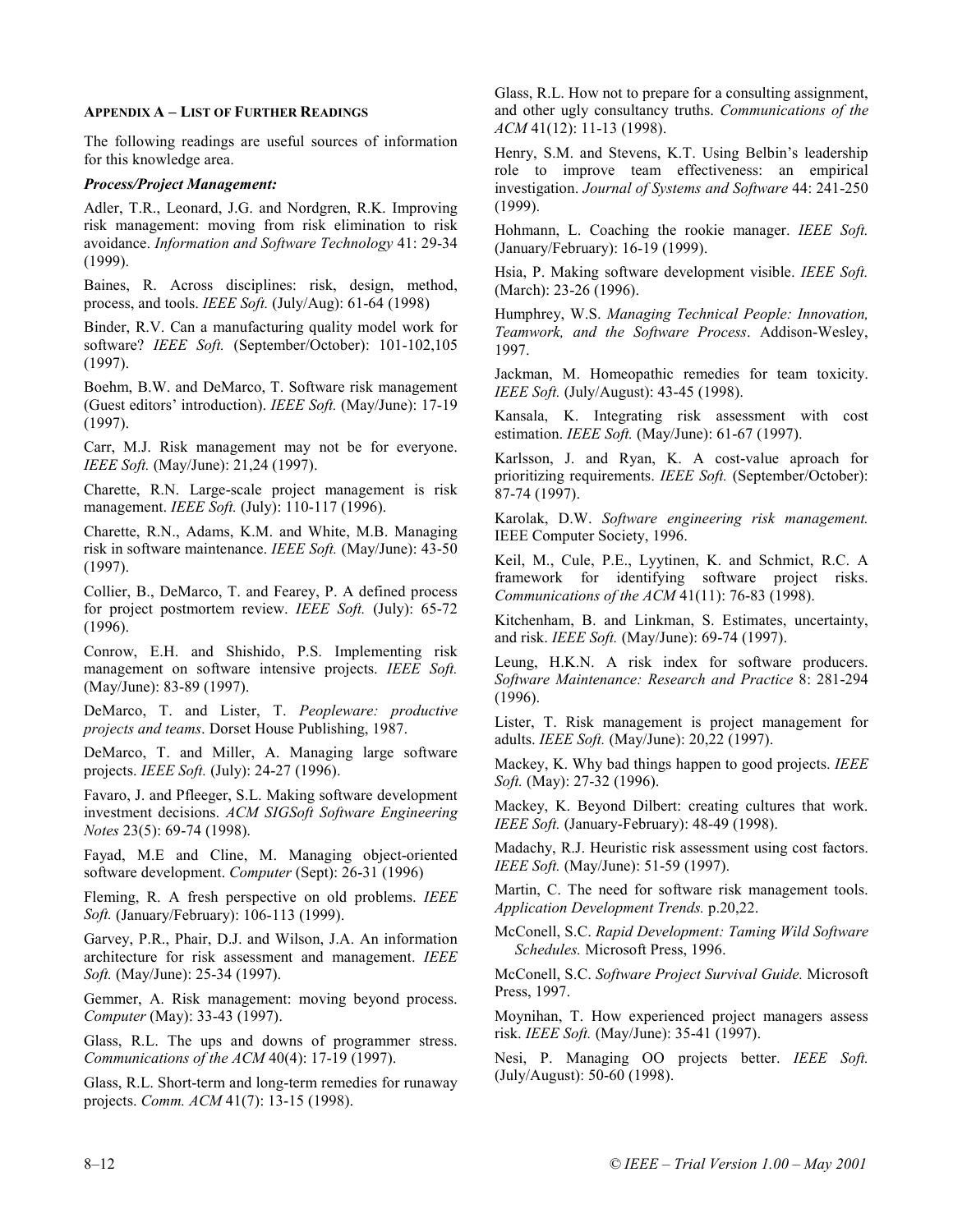Nolan, A.J. Learning from success. *IEEE Soft.* (January/February): 97-105 (1999).

Parris, K.V.C. Implementing accountability. *IEEE Soft.* (July): 83-93 (1996).

Putnam, L.H. and Myers, W. *Industrial Strength Software: Effective Management Using Measurement.* Los Alamitos CA, IEEE Computer Society Press (1997) 309p.

Rodrigues, A.G. and Williams, T.M. System dynamics in software project management: towards the development of a formal integrated framework. *European Journal of Information Systems* 6: 51-66 (1997).

Ropponen, J. and Lyytinen, K. Can software risk management improve system development: an exploratory study. *European Journal of Information Systems* 6: 41-50 (1997).

Schmidt, C., Dart, P., Johnston, L., Sterling, L. and Thorne, P. Disincentives for communicating risk: a risk paradox. *Information and Software Technology* 41: 403-411 (1999).

Slaughter, S.A., Harter, D.E. and Krishnan, M.S. Evaluating the cost of software quality. *Communications of the ACM* 41(8): 67-73 (1998).

van Scoy, R.L. Software development risk: opportunity, not problem. CMU/SEI-92-TR-30, Software Engineering Institute, Carnegie Mellon University, 1992.

van Solingen, R., Berghout, E. and van Latum, F. Interrupts: just a minute never is. *IEEE Soft.* (September/October): 97-103 (1998).

Whitten, N. *Managing Software Development Projects: Formulas for Success.* Wiley, 1995.

Williams, R.C., Walker, J.A. and Dorofee, A.J. Putting risk management into practice. *IEEE Soft.* (May/June): 75-82 (1997).

#### *Software Engineering Measurement:*

Briand, L.C., Morasca, S. and Basili, V.R. Property-based software engineering measurement. *IEEE Transactions on Software Engineering* 22(1): 68-86 (1996).

Briand, L., El Emam, K. and Morasca, S. On the application of measurement theory in software engineering. *Empirical Software Engineering* 1: 61-88 (1996).

Briand, L.C., Morasca, S. and Basili, V.R. Response to: Comments on "Property-based software engineering measurement: refining the addivity properties". *IEEE Transactions on Software Engineering* 23(3): 196-197 (1997).

Brooks, F.P., Jr. No silver bullet: essence and accidents of software engineering. *Computer* (Apr.): 10-19 (1987).

Davis, A.M. Predictions and farewells. *IEEE Soft.* (July/August): 6-9 (1998).

Fenton, N.E. and Pfleeger, S.L. *Software Metrics: A Rigorous and Practical Approach.* London, International Thomson Computer Press (1997) 638p.

Fuggetta, A., Lavazza, L., Morasca, S., Cinti, S., Oldano, G. and Orazi, E. Applying GQM in an industrial software factory. *ACM Transactions on Software Engineering and Methodology* 7(4): 411-448 (1998).

Glass, R.L. The realities of software technology payoffs. *Communications of the ACM* 42(2): 74-79 (1999).

Grable, R., Jernigan, J., Pogue, C. and Divis, D. Metrics for small projects: experiences at the SED. *IEEE Soft.* (March/April): 21-29 (1999).

Grady, R.B. and Caswell, D.L. *Software Metrics: Establishing A Company-Wide Program.* Englewood Cliffs NJ, USA, Prentice-Hall (1987).

Hall, T. and Fenton, N. Implementing effective software metrics programs. *IEEE Soft.* (Mar/Apr): 55-64 (1997).

Kautz, K. Making sense of measurement for small organizations. *IEEE Soft.* (March/April): 14-20 (1999).

Kernighan, B. and Pike, R. Finding performance improvements. *IEEE Soft.* (March/April): 61-65 (1999).

McConnell, S. Software engineering principles. *IEEE Soft.* (March/April): 6-8 (1999).

Offen, R.J. and Jeffery, R. Establishing software measurement programs. *IEEE Soft.* (Mar/Apr): 45-53 (1997).

Pfleeger, S.L. Assessing measurement (Guest editor's introduction). *IEEE Soft.* (Mar/Apr): 25-26 (1997).

Pfleeger, S.L., Jeffery, R., Curtis, B. and Kitchenham, B. Status report on software measurement. *IEEE Soft.* (March/April): 33-43 (1997).

Robillard, P.N. The role of knowledge in software development. *Comm. of the ACM* 42(1): 87-92 (1999).

van Latum, F., van Solingen, R., Oivo, M., Hoisl, B., Rombach, D. and Ruhe, G. Adopting GQM-based measurement in an industrial environment. *IEEE Soft.* (January-February): 78-86 (1998).

Zelkowitz, M.V. and Wallace, D.R. Experimental models for validating technology. *Computer* (May): 23-31 (1998).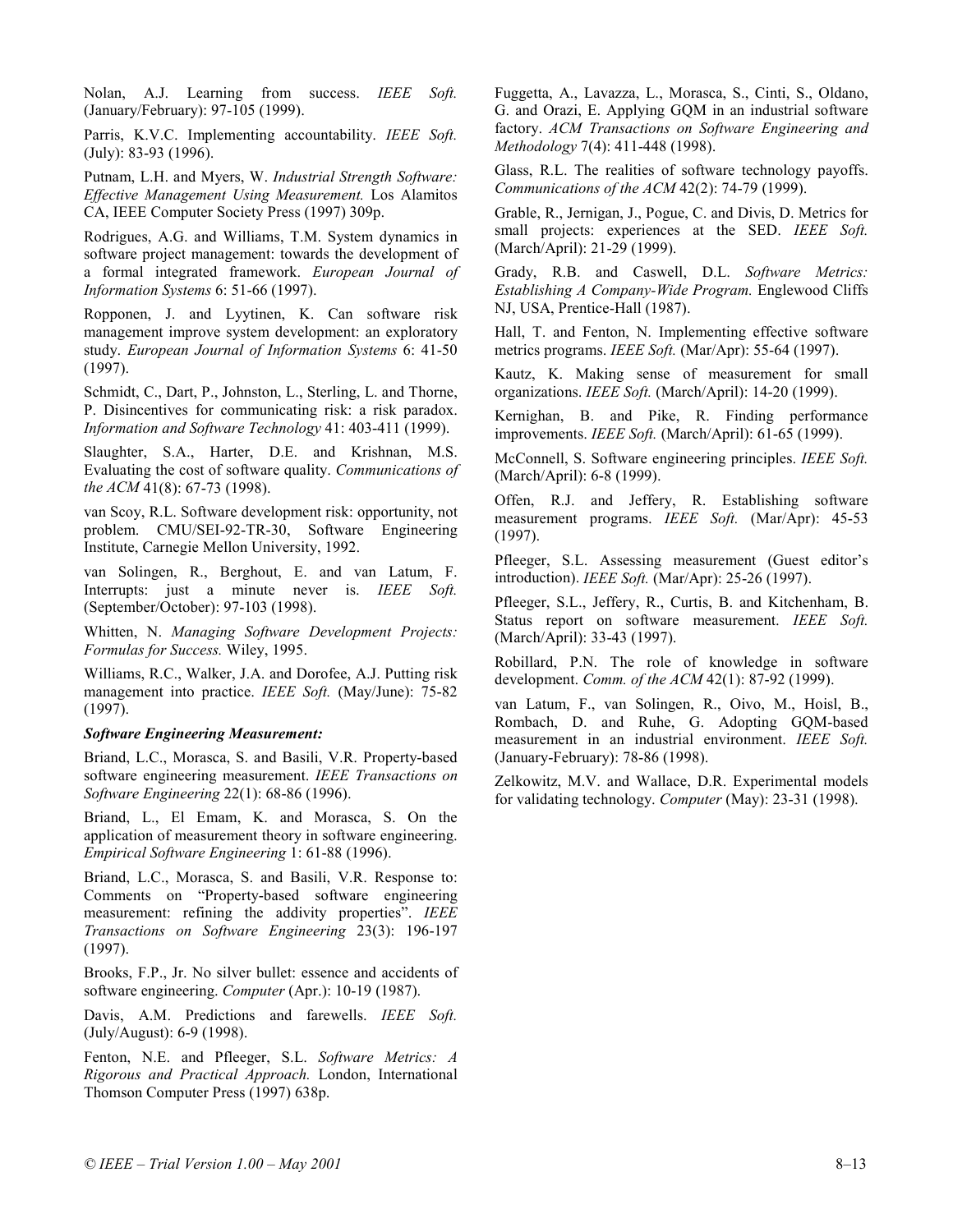## **APPENDIX B – REFERENCES USED TO WRITE AND JUSTIFY THE DESCRIPTION**

[IEEE/EIA, 1998] IEEE/EIA. 1998. Standard for Information Technology (ISO/IEC 12207) – *Software life cycle processes*. Institute of Electrical and Electronics Engineers/Electronic Industries Association Engineering Department.

[ISO93] ISO 1993. *International Vocabulary of Basic and General Terms in Metrology*, International Organization for Standardization.

[ISO/IEC, 1998] ISO/IEC 1998. 14143-1 *Software engineering - Software measurement - Functional size measurement - Definition of concepts,* International Organization for Standardization/International Electrotechnical Commission.

[ISO/IEC, 1999] ISO/IEC. 1999. Draft Technical Report (DTR) 16326 – *Software engineering – guide for the application of ISO/IEC 12207 to project management*. International Organization for Standardization/International Electrotechnical Commission.

[ISO/IEC, 2000] ISO/IEC Committee Draft (CD) 15939: Information technology - Software Measurement Process, International Organization for Standardization/International Electrotechnical Commission.

[Moore, 1998] James W. Moore. 1998. *Software engineering standards: a user's road map.* IEEE Computer Society.

[PMI, 1996] Project Management Institute Standards Committee. 1996. *A guide to the project management body of knowledge (PMBOK).* Project Management Institute.